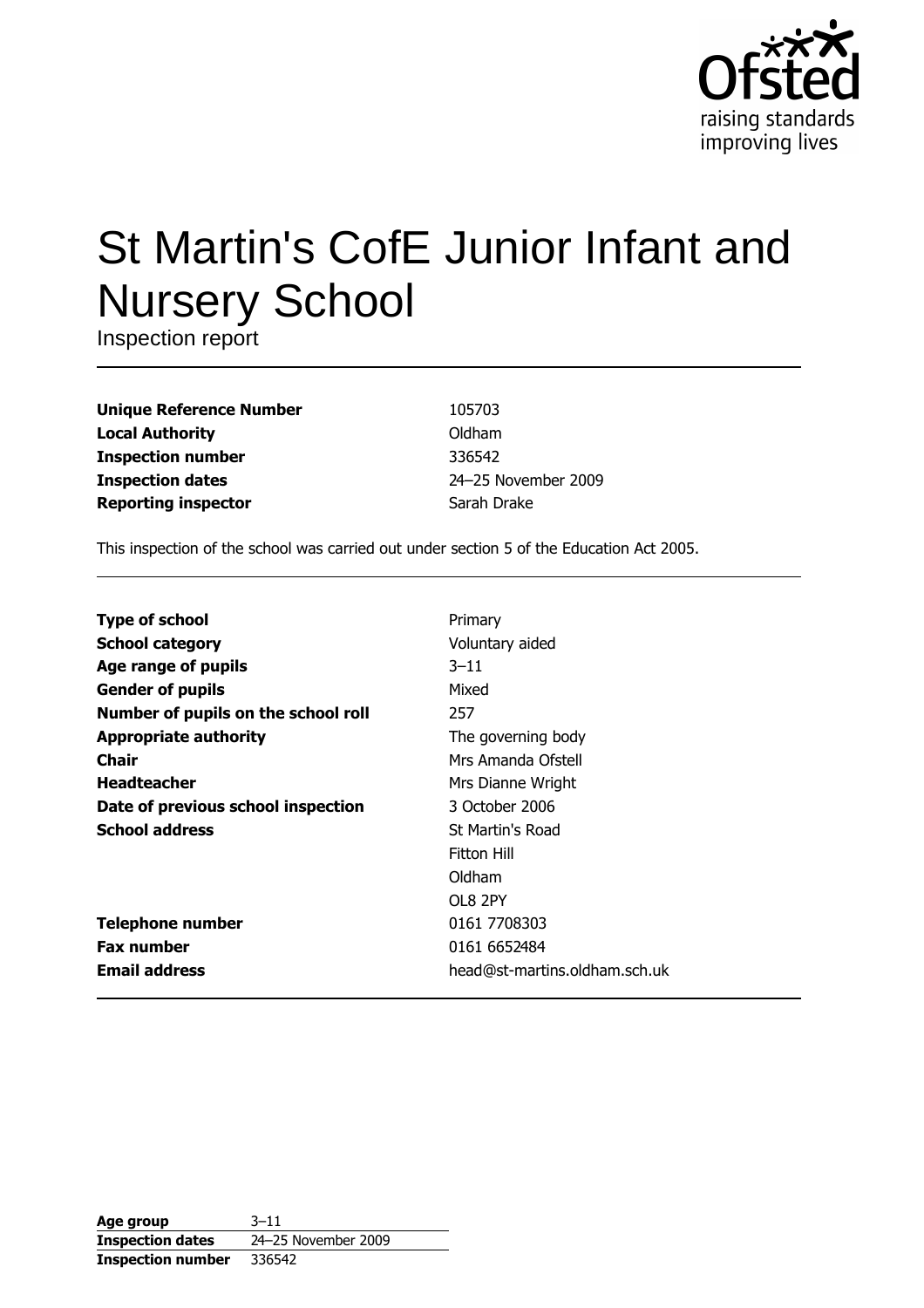The Office for Standards in Education, Children's Services and Skills (Ofsted) regulates and inspects to achieve excellence in the care of children and young people, and in education and skills for learners of all ages. It regulates and inspects childcare and children's social care, and inspects the Children and Family Court Advisory Support Service (Cafcass), schools, colleges, initial teacher training, work-based learning and skills training, adult and community learning, and education and training in prisons and other secure establishments. It rates council children's services, and inspects services for looked after children, safequarding and child protection.

Further copies of this report are obtainable from the school. Under the Education Act 2005, the school must provide a copy of this report free of charge to certain categories of people. A charge not exceeding the full cost of reproduction may be made for any other copies supplied.

If you would like a copy of this document in a different format, such as large print or Braille, please telephone 08456 404045, or email enquiries@ofsted.gov.uk.

You may copy all or parts of this document for non-commercial educational purposes, as long as you give details of the source and date of publication and do not alter the documentation in any way.

Royal Exchange Buildings St Ann's Square Manchester M2 7LA T: 08456 404045 Textphone: 0161 618 8524 E: enquiries@ofsted.gov.uk W: www.ofsted.gov.uk © Crown copyright 2009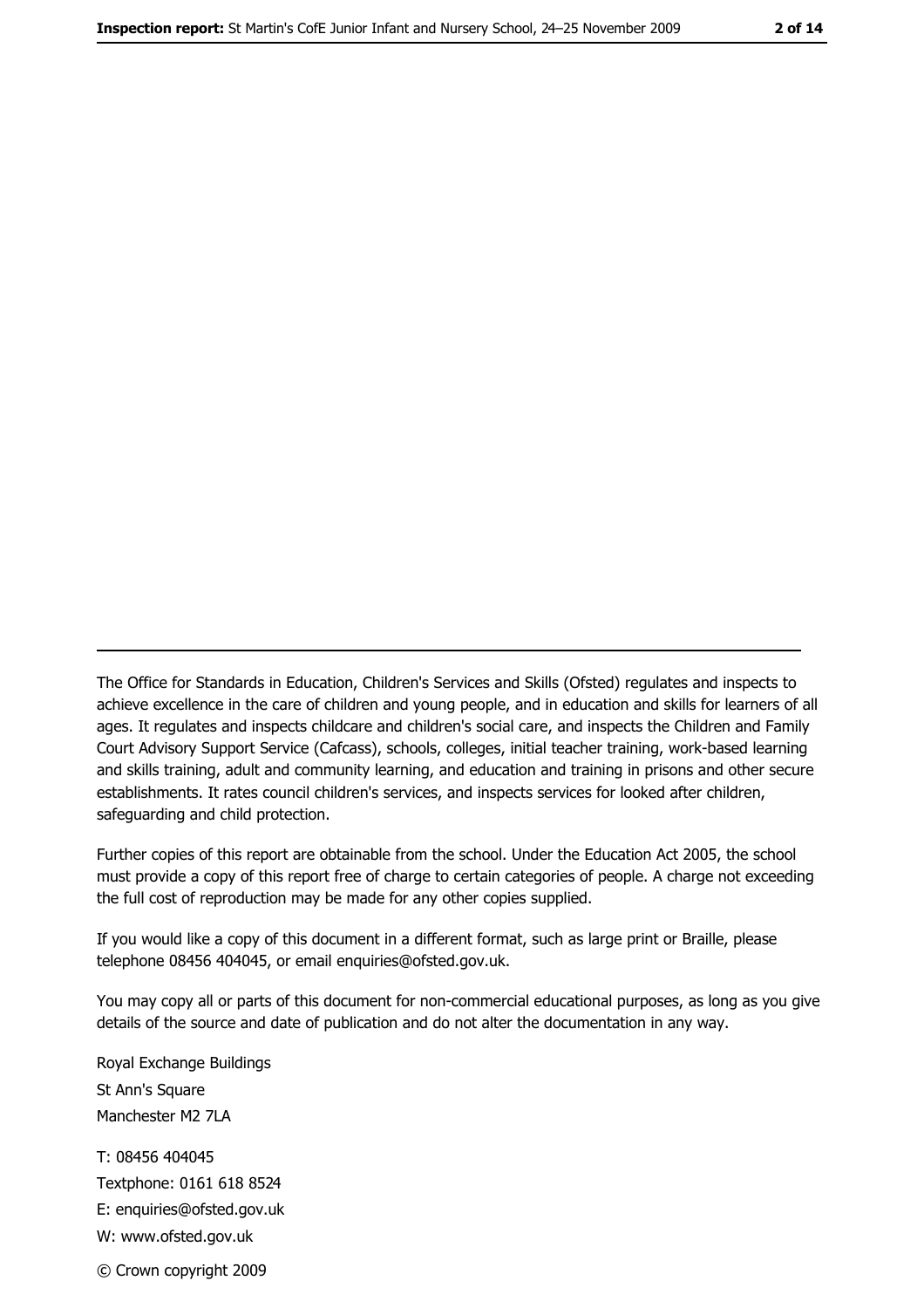This inspection was carried out by three additional inspectors. The inspectors visited 12 lessons, and held meetings with two governors, staff, a group of pupils, a parent, the School Improvement Partner and the extended schools coordinator as well as talking informally with many pupils. They observed the school's work, and looked at documentation related to governance, assessment and tracking of pupils' progress, and the school's action planning and policies. They took into account the views expressed in the inspection questionnaires returned by 38 parents and carers, eight staff and 100 pupils.

The inspection team reviewed many aspects of the school's work. It looked in detail at the following:

- whether the school can provide convincing evidence that pupils' achievement.  $\blacksquare$ learning and progress are at least satisfactory
- the quality of teaching, to determine whether it is good enough throughout the  $\blacksquare$ school to enable pupils to achieve as well as they are able
- the strength of the provision for pupils who have additional needs  $\blacksquare$
- the quality of leadership and management, to determine whether it is good enough  $\blacksquare$ to help drive forward improvements.

# Information about the school

This average-sized school serves an area with mainly rented accommodation, some parts of which are undergoing regeneration. The proportion of pupils eligible to receive free school meals is double the national average. The great majority of pupils are White British but an increasing number belong to minority ethnic groups and a few, mainly from Eastern Europe, are at the early stages of learning English as an additional language. Around one third of pupils have special educational needs and/or disabilities and broadly average numbers have a statement of special educational needs. The school provides a facility for pupils with visual impairment but no such pupils were on roll at the time of the inspection. In some year groups there are many more boys than girls.

Over recent years the school has participated voluntarily in the local authority's Intensive Support Programme to help raise standards in reading and writing and to improve the use of assessment. It is part of Hathershaw collaborative offering extended schools provision in a number of schools. In September 2009 it joined West Oldham Trust centred on improving outcomes for all members of the community. The acting headteacher and acting deputy headteacher were appointed, at short notice, in September 2009 on the substantive headteacher's two year secondment to work for the local authority.

The school holds the Healthy Schools award and has recently achieved the Activemark for the third time, the platinum Oral award for the second time and, in June 2009, the Eco-Schools silver award.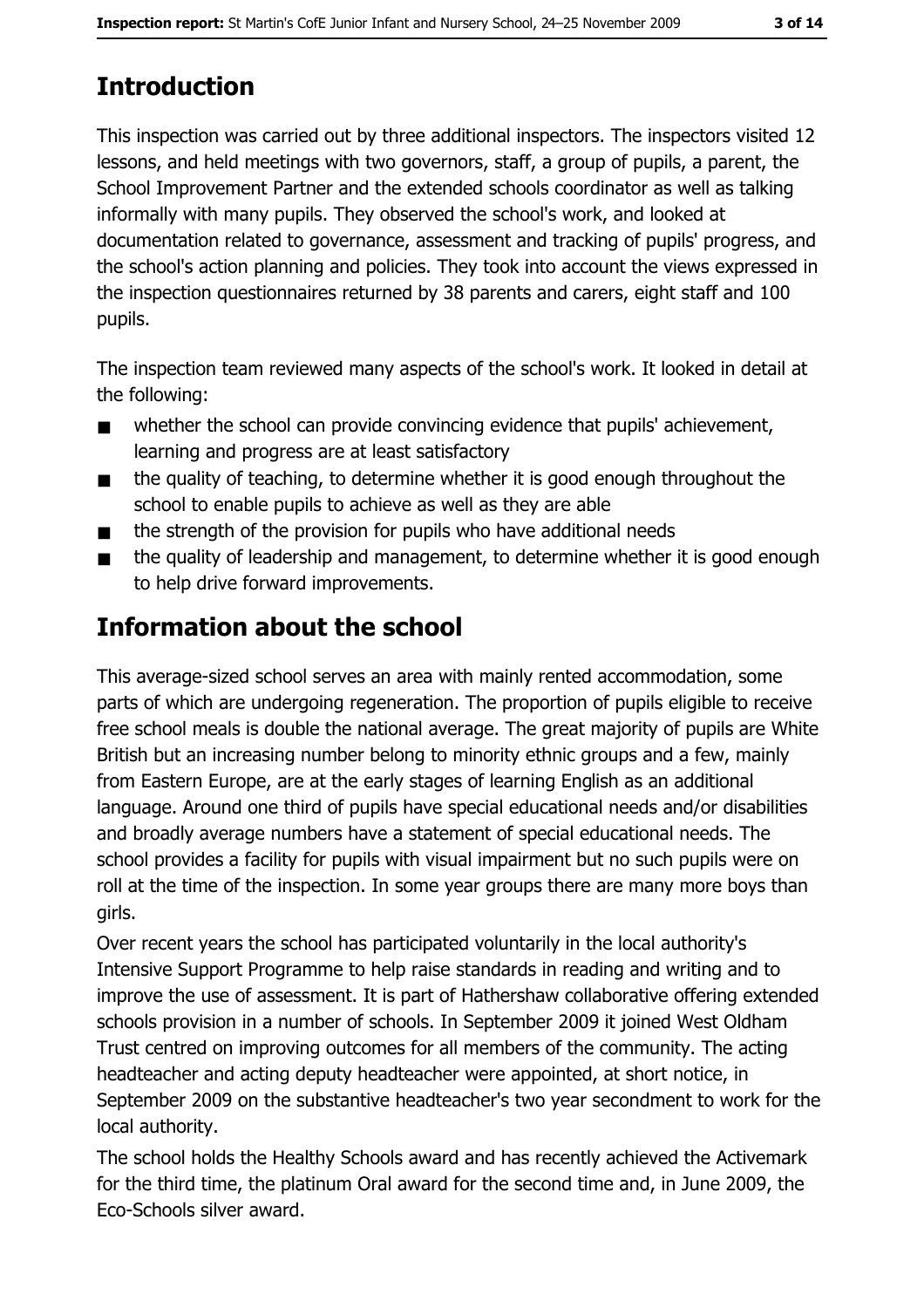# **Inspection judgements**

# Overall effectiveness: how good is the school?

#### The school's capacity for sustained improvement

# **Main findings**

St Martin's is extremely popular with its pupils and with their parents and carers because it provides a very warm welcome to all. It is successful at helping pupils to feel safe, grow in confidence and develop positive attitudes towards learning. Its greatest strength is that it enables them to grow in tolerance and respect for others and to think deeply about moral issues. Pupils' spiritual, moral, social and cultural development is outstanding. Adults act as good role models, foster good relationships with pupils and offer them good quality care, guidance and support. This means that newcomers, including those who arrive at the school speaking no English, settle in swiftly because all members of the school, whatever their age, offer them the hand of friendship. The school promotes community cohesion well, making good use of its many partnerships to develop links with different groups.

Most children's skills on entry to Nursery are very low. They make satisfactory progress during their time in the Early Years Foundation Stage and this satisfactory progress continues throughout the school. Taking into account the good progress made in personal development and English, together with the evidence of current progress in pupils' books, achievement is satisfactory. Although standards in English have risen to broadly average since the previous inspection, levels of attainment overall, and particularly in mathematics, remain consistently well below those achieved by pupils nationally. One of the main reasons for this is that teachers do not make sufficiently good use of assessment when planning lessons. Too often, all pupils are set the same work so that the level of challenge is not suitable for all, especially those who are more able. In other respects, such as behaviour management, the organisation and explanation of activities, and the quality of marking, teaching is satisfactory.

The very new leadership team has created a good sense of teamwork in the school. There is clarity about priorities and a willingness among all staff, which has been developing since the previous inspection, to share responsibilities. However, leadership at all levels is only currently becoming familiar with the use of assessment information to identify precise areas for improvement. As a result, self-evaluation is not consistently accurate and action plans are not always sufficiently precise. In a short time strategic actions, such as the movement of teachers to different year groups and the introduction of one-to-one tuition in mathematics for some Year 6 pupils, have had a positive impact. This confirms that the school has satisfactory capacity to improve further.

# What does the school need to do to improve further?

Raise standards in mathematics to at least the level of those being achieved in

| 3 |  |
|---|--|
| 3 |  |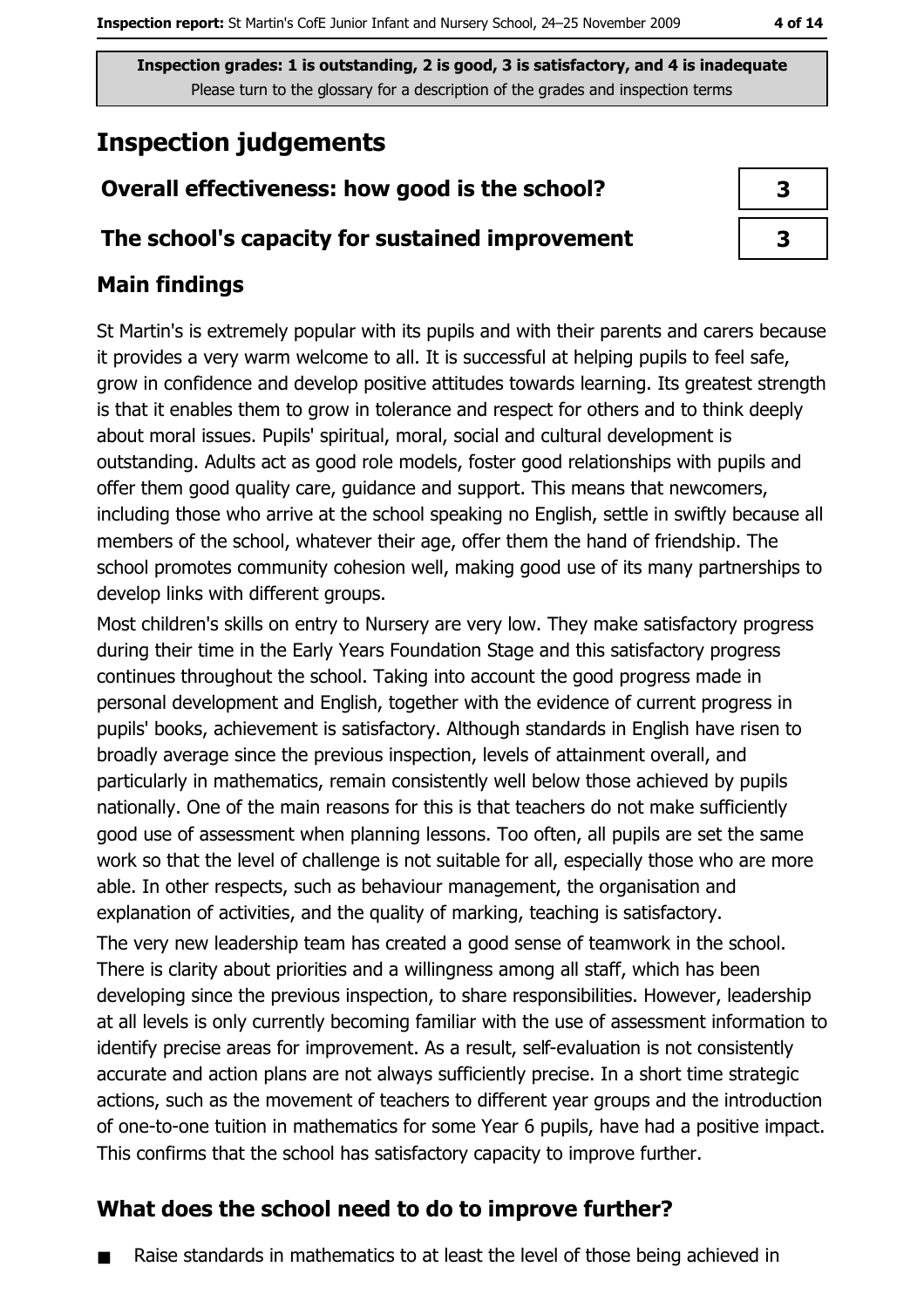English.

- Increase the rate of pupils' progress throughout the school by:  $\blacksquare$ 
	- raising the level of challenge for all pupils, especially those who are more able
	- making more cross-curricular links between numeracy and other subjects
	- ensuring that adults in the Early Years Foundation Stage take every opportunity to develop children's communication skills.
- Improve the use of information gained from assessing and tracking pupils' progress to:
	- provide an accurate foundation on which to build the school's self-evaluation  $\equiv$ and action planning
	- plan lessons throughout the whole school so that they consistently provide suitable levels of challenge for pupils of different abilities.
- About 40% of the schools whose overall effectiveness is judged satisfactory may receive a monitoring visit by an Ofsted inspector before their next section 5 inspection.

#### **Outcomes for individuals and groups of pupils**

From a low base on entry, pupils of all ages, abilities and ethnicity make great strides forward in their personal development so that the school operates as a very harmonious, happy community in which pupils enjoy their learning. In lessons, they settle and behave well, follow instructions and take pride in the presentation of their work, although many are very reliant on adults to ensure that they are working to best effect. Attainment in English has been broadly average for three years during which time pupils have achieved significantly better in this subject than might have been expected from the levels gained at Key Stage 1. Over this period attainment overall and particularly in mathematics has been too low. In this subject the test results of Year 6 pupils in 2009 were considerably lower than expected and the majority of pupils had made slow progress. Work in the books of current pupils shows that, while standards in mathematics are well below those expected for their age, pupils are making suitable gains in their learning across a range of subjects.

Pupils have a good understanding of how to stay safe in a variety of circumstances. They take a strong stance against bullying and racism. For example, Year 6 pupils made a successful bid for funding to support a visit from a dance company which proved the highlight of many activities devoted to enhancing appreciation of Indian and other cultures. Pupils participate keenly in physical exercise, sometimes through extra-curricular activities at other schools, and know that, for instance, eating fruit provides vitamin C that prevents scurvy. Older pupils act as cheerful playground pals and pupils in many classrooms make good use of talking partners or offer help to others who are stuck. School councillors have developed a pamphlet informing fellow pupils, and their parents and carers, of the importance of regular attendance in an effort to raise this above average. Pupils are generous and inventive fundraisers for charity and,

3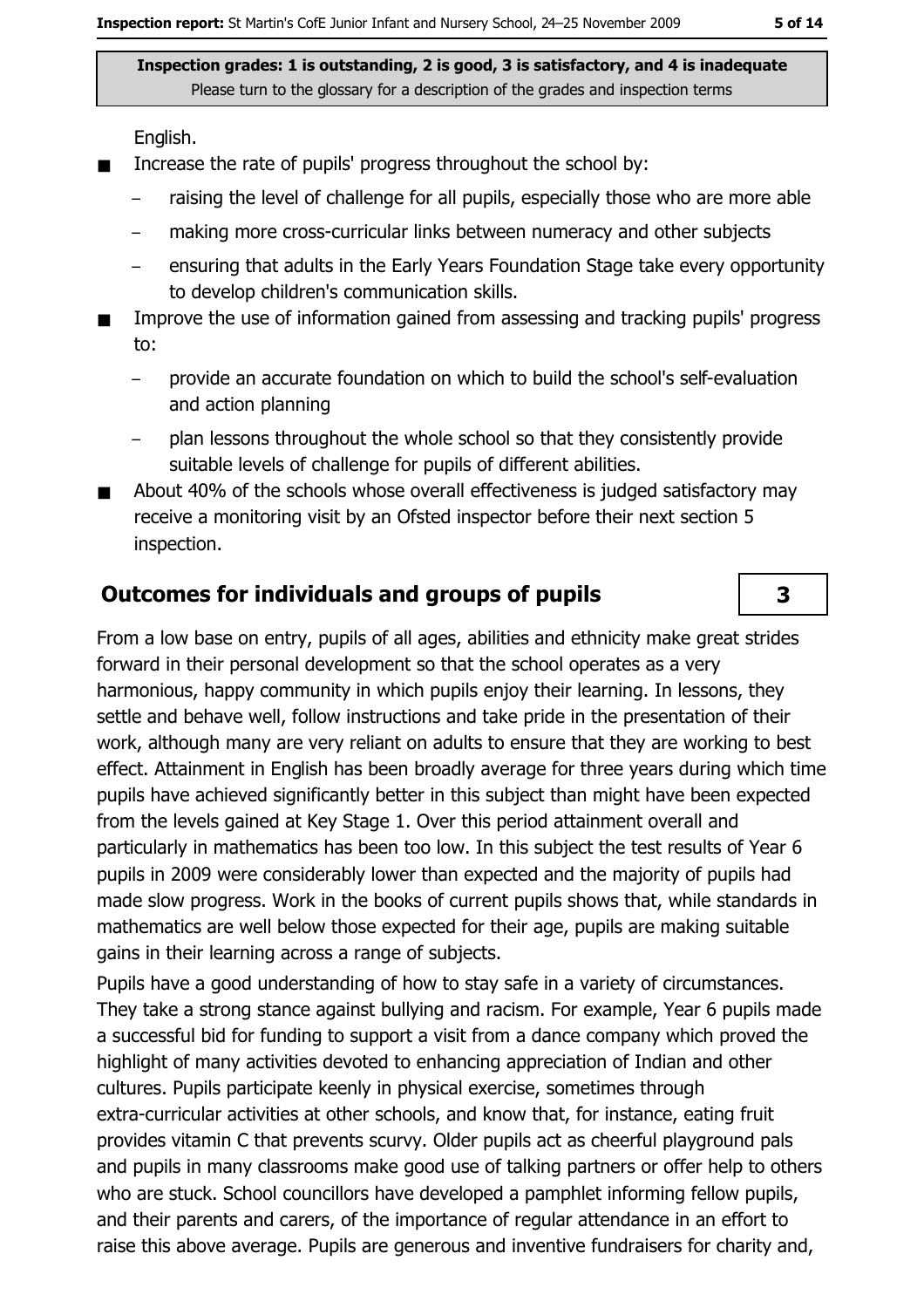through Eco-Schools and similar activities, make a strong contribution to the community. They have a clear understanding that self-respect and fair treatment of others are highly valuable assets which, in the school's motto, help them to shine.

These are the grades for pupils' outcomes

| Pupils' achievement and the extent to which they enjoy their learning                                                     |                         |
|---------------------------------------------------------------------------------------------------------------------------|-------------------------|
| Taking into account:<br>Pupils' attainment <sup>1</sup>                                                                   | 4                       |
| The quality of pupils' learning and their progress                                                                        | 3                       |
| The quality of learning for pupils with special educational needs and/or<br>disabilities and their progress               | 3                       |
| The extent to which pupils feel safe                                                                                      | $\mathbf{2}$            |
| <b>Pupils' behaviour</b>                                                                                                  | $\overline{\mathbf{2}}$ |
| The extent to which pupils adopt healthy lifestyles                                                                       | $\overline{\mathbf{2}}$ |
| The extent to which pupils contribute to the school and wider community                                                   |                         |
| The extent to which pupils develop workplace and other skills that will<br>contribute to their future economic well-being | 3                       |
| Taking into account:<br>Pupils' attendance <sup>1</sup>                                                                   | 3                       |
|                                                                                                                           | 1                       |
| The extent of pupils' spiritual, moral, social and cultural development                                                   |                         |

#### How effective is the provision?

Good-quality relationships ensure that lessons run smoothly and pupils enjoy school. Teachers are experts at curtailing any potential inattention or silliness, making good use of signs as well as words to gain attention. They usually explain clearly activities or new learning but this often leads to pupils sitting for too long listening, rather than participating actively in the lesson. This slow pace means that pupils often have too little time to practise their skills and this can lead to unfinished work and not enough time at the end of lessons to consolidate the new learning that has taken place. Teachers plan lessons diligently, often choosing activities with particular appeal for boys, but do not consistently identify tasks of varying levels of challenge to cater for pupils' different abilities. This is because they do not make sufficient use of assessment information, or their evaluation of previous lessons or pupils' work, to guide their planning. Teachers

The grades for attainment and attendance are: 1 is high; 2 is above average; 3 is broadly average; and 4 is low.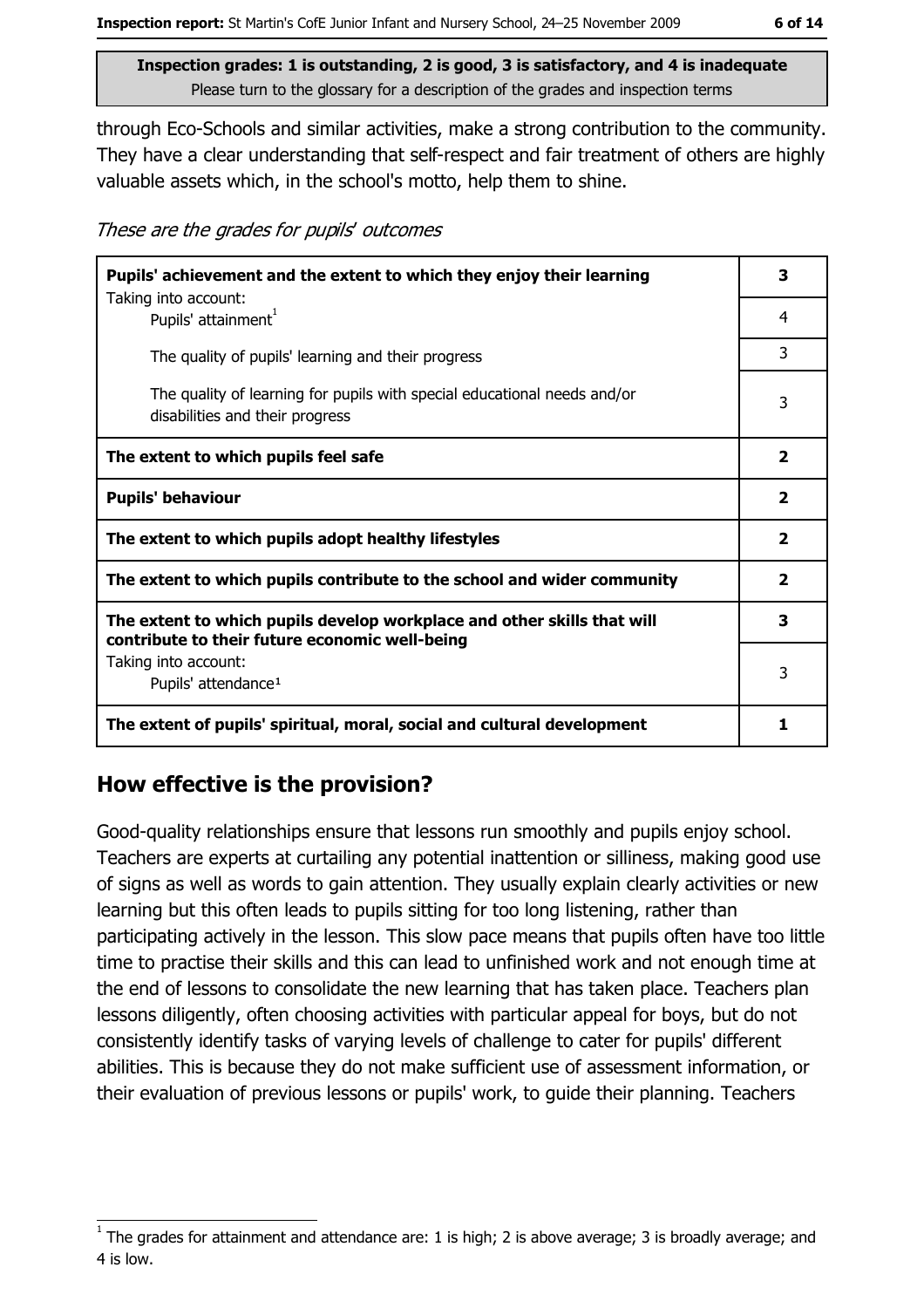mark pupils' work with helpful suggestions for improvement. Teaching assistants provide good support in the classroom and during small-group work.

The strong focus placed on promoting personal development is successful and helps pupils to leave the school as confident, competent young people. Teachers promote literacy skills across a range of subjects but there is little evidence of similar promotion of numeracy skills. Links within the community provide enhancement, for example, chances to experience outdoor activities or ball-skills coaching from professionals, and give older pupils opportunities to sample science in a high school. Good quality support at times of transition enables pupils to settle well into the different phases of education. High quality displays celebrate pupils' achievements and also provide guidance about, for instance, 'how to learn'. Staff know the pupils very well as individuals and provide a reliable source of support for them and their families in times of need. The recent organisation of the school into family groups creates a sense of belonging that pupils value. Well written individual education plans and close working with outside agencies ensure that pupils with special educational needs and/or disabilities receive suitable support that allows them to make similar progress to their peers.

| The quality of teaching                                                                                    |  |
|------------------------------------------------------------------------------------------------------------|--|
| Taking into account:                                                                                       |  |
| The use of assessment to support learning                                                                  |  |
| The extent to which the curriculum meets pupils' needs, including, where<br>relevant, through partnerships |  |
| The effectiveness of care, guidance and support                                                            |  |

These are the grades for the quality of provision

#### How effective are leadership and management?

Staff are united under the new leadership team and determined to improve the quality of the outcomes for pupils. Many staff have recently taken on new responsibilities or new classes and, with good nurturing from the senior leaders, are growing more securely into their roles. They are fully aware that the assessment systems introduced over recent months are able to provide very useful information to guide both whole-school and classroom planning. They are also aware that their skills in using the data are not yet strong enough. Observations made of the quality of teaching and learning are perceptive and provide useful pointers that are already leading to improvements. Governors' growing understanding of their roles and responsibilities is enabling them to hold the school suitably to account. Sound systems and procedures, including safe recruitment of staff and good attention to health and safety, ensure that pupils are safequarded from harm. The school is very inclusive but weaknesses in the use of data mean that it currently provides only satisfactory equality of opportunity. Strong links with the community, including with two schools with very different populations of pupils, along with careful evaluation of the impact of its actions mean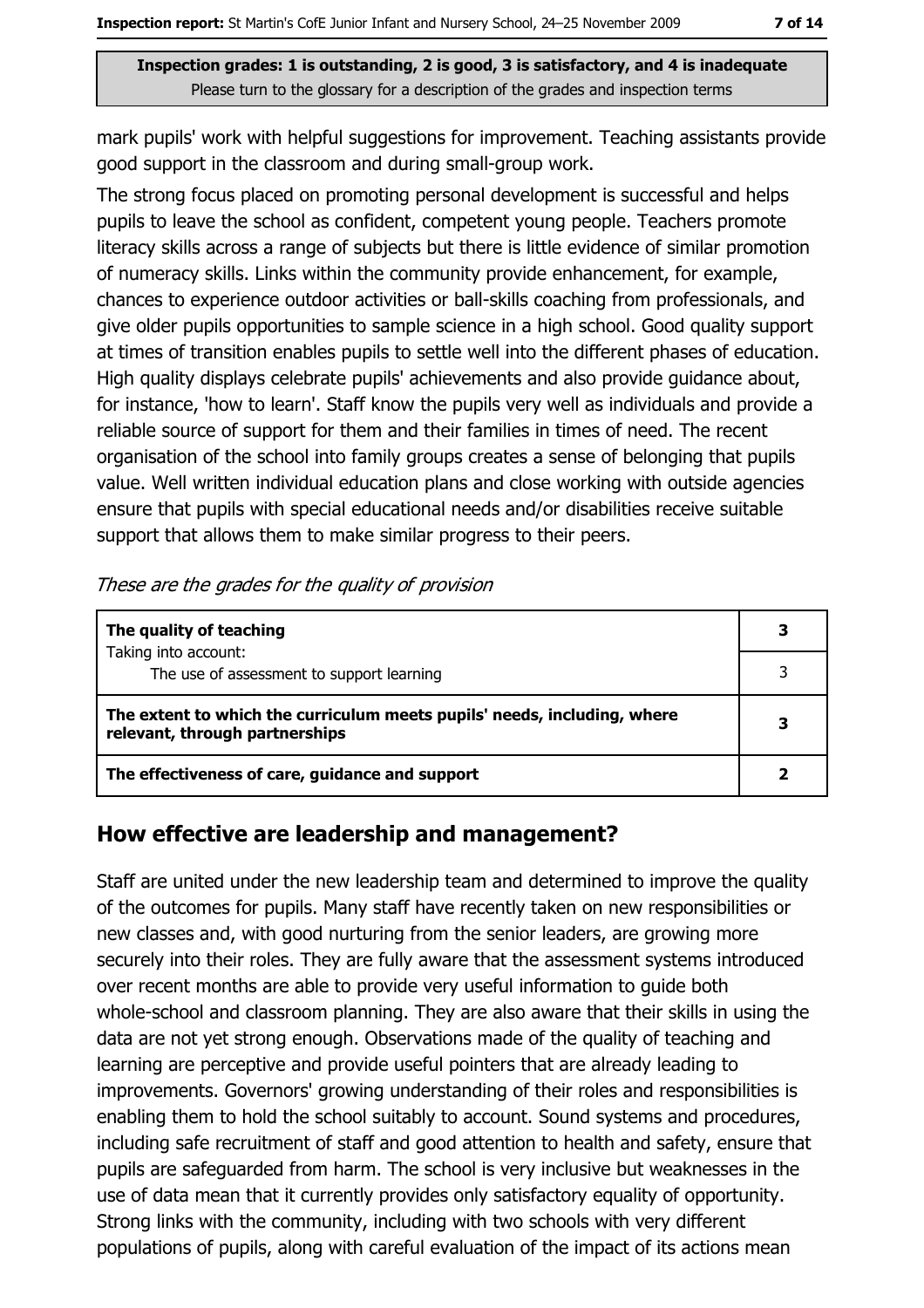that the school promotes community cohesion well. However, there is currently little in place to sustain the global links that it formed some years ago. The school has taken very effective action since the previous inspection to increase parents' and carers' involvement in their children's education. Family learning opportunities and guidance, such as how to help their children read, are having a positive impact and changing parents' and carers' attitudes to school so that, for instance, many helped their children in Year 4 to create impressive models of Tudor houses.

These are the grades for leadership and management

| The effectiveness of leadership and management in embedding ambition and<br>driving improvement                                                                     | 3                       |
|---------------------------------------------------------------------------------------------------------------------------------------------------------------------|-------------------------|
| Taking into account:<br>The leadership and management of teaching and learning                                                                                      | 3                       |
| The effectiveness of the governing body in challenging and supporting the<br>school so that weaknesses are tackled decisively and statutory responsibilities<br>met | 3                       |
| The effectiveness of the school's engagement with parents and carers                                                                                                | $\overline{\mathbf{2}}$ |
| The effectiveness of partnerships in promoting learning and well-being                                                                                              | 2                       |
| The effectiveness with which the school promotes equality of opportunity and<br>tackles discrimination                                                              | 3                       |
| The effectiveness of safeguarding procedures                                                                                                                        | 3                       |
| The effectiveness with which the school promotes community cohesion                                                                                                 | $\overline{\mathbf{2}}$ |
| The effectiveness with which the school deploys resources to achieve<br>value for money                                                                             | 3                       |

# **Early Years Foundation Stage**

Many children join the Nursery with skills that are at levels at least one year behind those expected for their age. They make satisfactory progress but, except for their physical development which is broadly average, the levels of children's skills at the end of Reception are still well below expectations. Their emotional and creative development, and their ability to link letters to sounds and to use language for communication and thinking are all particularly weak. This is largely because staff do not make sufficient use of their observations of individuals' achievements to ensure that they plan activities with suitable precision to cater for their specific needs. Some staff are too quick to provide suggestions for children rather than to help them think for, and explain themselves in more than one-word answers. Specific programmes to help develop individuals' communication skills are not carried through into everyday practice therefore missing opportunities for children to consolidate their learning. Staff provide children with a warm welcome and key workers offer a consistent source of support for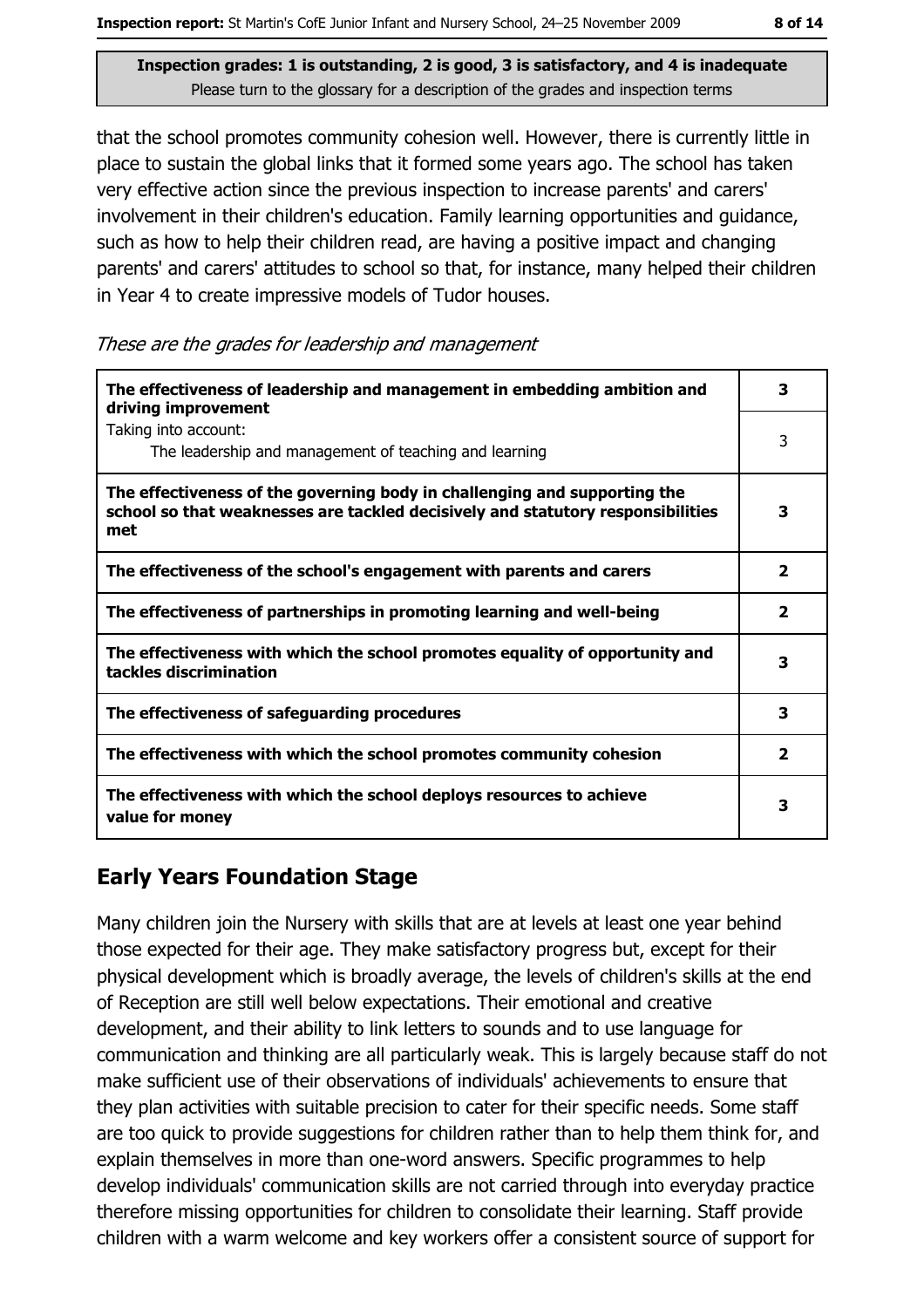individuals and families. Good promotion of personal skills means that children develop these basic requirements that enable them to concentrate on more academic learning as they grow older. Good use of praise helps children grow in confidence. Satisfactory leadership and management ensure that the provision runs smoothly, that staff work well as a team and that parents and carers are seen as partners in their children's learning.

These are the grades for the Early Years Foundation Stage

| <b>Overall effectiveness of the Early Years Foundation Stage</b>                             | 3 |
|----------------------------------------------------------------------------------------------|---|
| Taking into account:<br>Outcomes for children in the Early Years Foundation Stage            |   |
| The quality of provision in the Early Years Foundation Stage                                 |   |
| The effectiveness of leadership and management of the Early Years<br><b>Foundation Stage</b> | 3 |

#### **Views of parents and carers**

The number of questionnaires returned was low. The views expressed by the parents and carers who responded are exceptionally positive. They praise the care provided for children and the way that class teachers communicate closely with them over specific matters such as individuals' progress or behaviour. Typically, they comment, 'The teachers are fantastic,' and, 'There have been good changes since September.' Most of all they are pleased that their children are happy at school and settle well. Inspectors agree that children enjoy school, are well looked after and that the school is successful at engaging parents and carers in their children's education.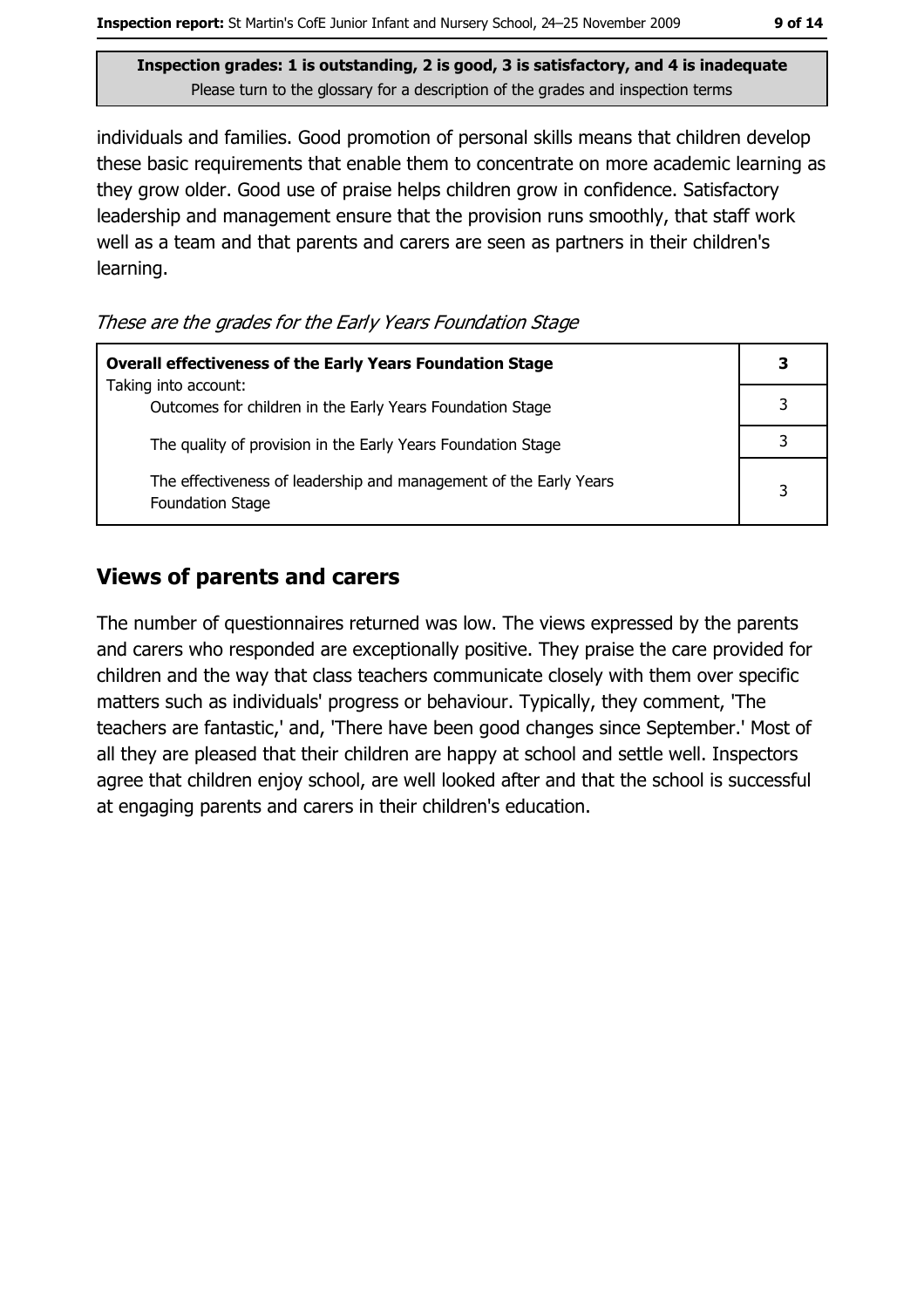#### Responses from parents and carers to Ofsted's questionnaire

Ofsted invited all the registered parents and carers of pupils registered at St Martin's C of E Junior Infant and Nursery School to complete a questionnaire about their views of the school.

In the questionnaire, parents and carers were asked to record how strongly they agreed with 13 statements about the school.

The inspection team received 38 completed questionnaires by the end of the on-site inspection. In total, there are 257 pupils registered at the school.

| <b>Statements</b>                                                                                                                                                                                                                                       | <b>Strongly</b><br><b>Agree</b> |               | <b>Agree</b> |               | <b>Disagree</b> |               | <b>Strongly</b><br>disagree |               |
|---------------------------------------------------------------------------------------------------------------------------------------------------------------------------------------------------------------------------------------------------------|---------------------------------|---------------|--------------|---------------|-----------------|---------------|-----------------------------|---------------|
|                                                                                                                                                                                                                                                         | <b>Total</b>                    | $\frac{1}{2}$ | <b>Total</b> | $\frac{1}{2}$ | <b>Total</b>    | $\frac{0}{0}$ | <b>Total</b>                | $\frac{1}{2}$ |
| My child enjoys school                                                                                                                                                                                                                                  | 24                              | 62            | 13           | 33            | 0               | 0             | $\Omega$                    | 0             |
| The school keeps my child<br>safe                                                                                                                                                                                                                       | 28                              | 72            | 9            | 23            | 0               | 0             | 0                           | 0             |
| The school informs me<br>about my child's progress                                                                                                                                                                                                      | 23                              | 59            | 14           | 36            | 0               | 0             | 0                           | $\mathbf 0$   |
| My child is making enough<br>progress at this school                                                                                                                                                                                                    | 22                              | 56            | 15           | 38            | 0               | 0             | 0                           | 0             |
| The teaching is good at this<br>school                                                                                                                                                                                                                  | 24                              | 62            | 13           | 33            | 0               | 0             | 0                           | 0             |
| The school helps me to<br>support my child's learning                                                                                                                                                                                                   | 23                              | 59            | 14           | 36            | 0               | 0             | 0                           | 0             |
| The school helps my child to<br>have a healthy lifestyle                                                                                                                                                                                                | 27                              | 69            | 10           | 26            | $\mathbf 0$     | 0             | 0                           | 0             |
| The school makes sure that<br>my child is well prepared for<br>the future (for example<br>changing year group,<br>changing school, and for<br>children who are finishing<br>school, entering further or<br>higher education, or<br>entering employment) | 19                              | 49            | 13           | 33            | $\mathbf{1}$    | 3             | $\mathbf 0$                 | $\mathbf 0$   |
| The school meets my child's<br>particular needs                                                                                                                                                                                                         | 24                              | 62            | 12           | 31            | $\mathbf{1}$    | 3             | 0                           | 0             |
| The school deals effectively<br>with unacceptable behaviour                                                                                                                                                                                             | 26                              | 67            | 11           | 28            | $\mathbf 0$     | 0             | 0                           | $\mathbf 0$   |
| The school takes account of<br>my suggestions and<br>concerns                                                                                                                                                                                           | 20                              | 51            | 17           | 44            | $\mathbf 0$     | 0             | 0                           | 0             |
| The school is led and<br>managed effectively                                                                                                                                                                                                            | 23                              | 59            | 13           | 33            | $\mathbf 0$     | 0             | $\bf{0}$                    | $\mathbf 0$   |
| Overall, I am happy with my<br>child's experience at this<br>school                                                                                                                                                                                     | 29                              | 74            | 8            | 21            | $\mathbf 0$     | 0             | $\mathbf 0$                 | $\mathbf 0$   |

The table above summarises the responses that parents and carers made to each statement. The percentages indicate the proportion of parents and carers giving that response out of the total number of completed questionnaires. Where one or more parents and carers chose not to answer a particular question, the percentages will not add up to 100%.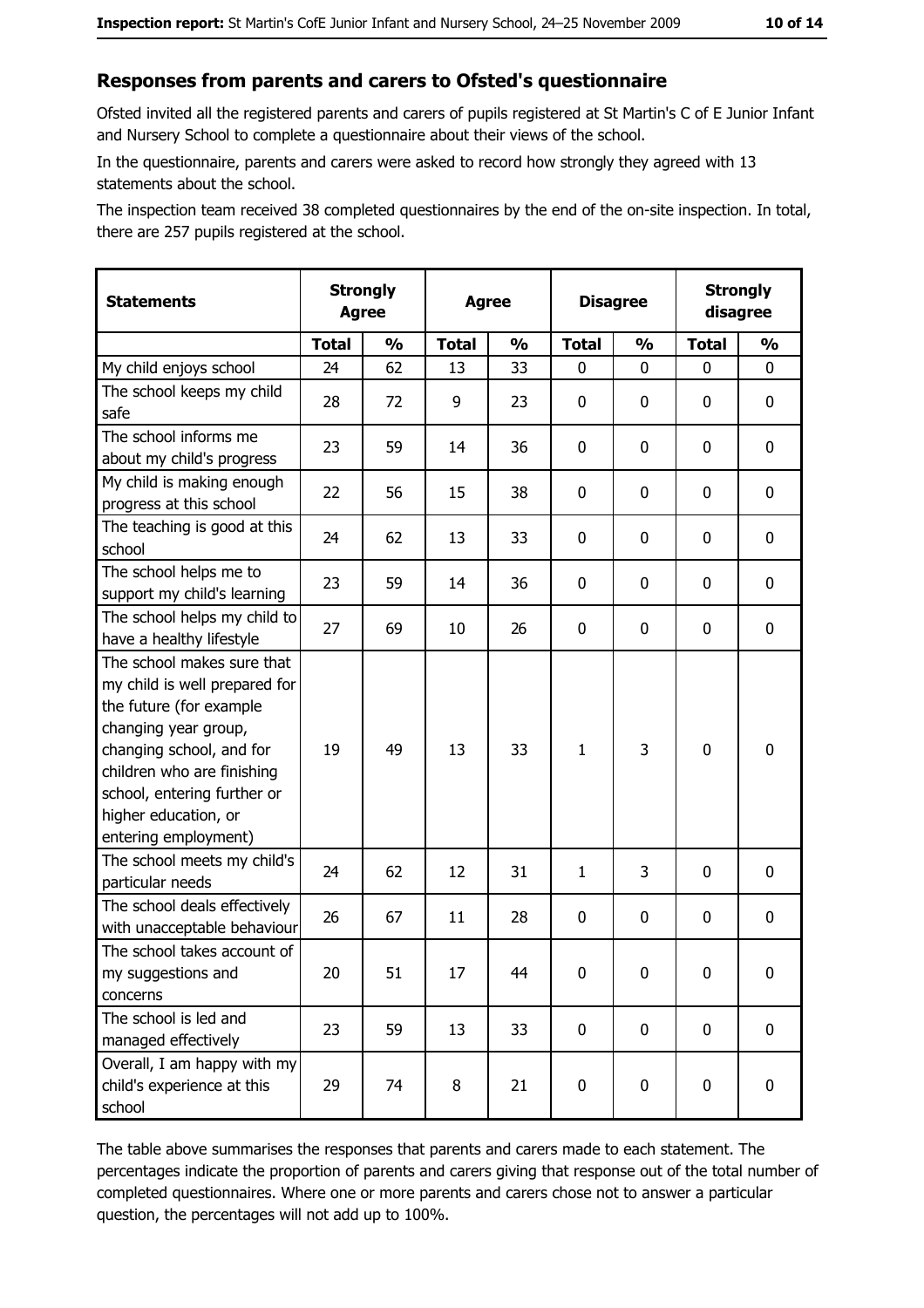# Glossary

| Grade   | <b>Judgement</b> | <b>Description</b>                                                                                                                                                                                                               |
|---------|------------------|----------------------------------------------------------------------------------------------------------------------------------------------------------------------------------------------------------------------------------|
| Grade 1 | Outstanding      | These features are highly effective. An oustanding<br>school provides exceptionally well for its pupils' needs.                                                                                                                  |
| Grade 2 | Good             | These are very positive features of a school. A school<br>that is good is serving its pupils well.                                                                                                                               |
| Grade 3 | Satisfactory     | These features are of reasonable quality. A satisfactory<br>school is providing adequately for its pupils.                                                                                                                       |
| Grade 4 | Inadequate       | These features are not of an acceptable standard. An<br>inadequate school needs to make significant<br>improvement in order to meet the needs of its pupils.<br>Ofsted inspectors will make further visits until it<br>improves. |

### What inspection judgements mean

#### Overall effectiveness of schools inspected between September 2007 and July 2008

|                       | Overall effectiveness judgement (percentage of<br>schools) |      |                     |                   |
|-----------------------|------------------------------------------------------------|------|---------------------|-------------------|
| <b>Type of school</b> | Outstanding                                                | Good | <b>Satisfactory</b> | <b>Inadequate</b> |
| Nursery schools       | 39                                                         | 58   | 3                   | 0                 |
| Primary schools       | 13                                                         | 50   | 33                  | 4                 |
| Secondary schools     | 17                                                         | 40   | 34                  | 9                 |
| Sixth forms           | 18                                                         | 43   | 37                  | $\overline{2}$    |
| Special schools       | 26                                                         | 54   | 18                  | $\overline{2}$    |
| Pupil referral units  | 7                                                          | 55   | 30                  | 7                 |
| All schools           | 15                                                         | 49   | 32                  | 5                 |

New school inspection arrangements were introduced on 1 September 2009. This means that inspectors now make some additional judgements that were not made previously.

The data in the table above were reported in The Annual Report of Her Majesty's Chief Inspector of Education, Children's Services and Skills 2007/08.

Percentages are rounded and do not always add exactly to 100. Secondary school figures include those that have sixth forms, and sixth form figures include only the data specifically for sixth form inspection judgements.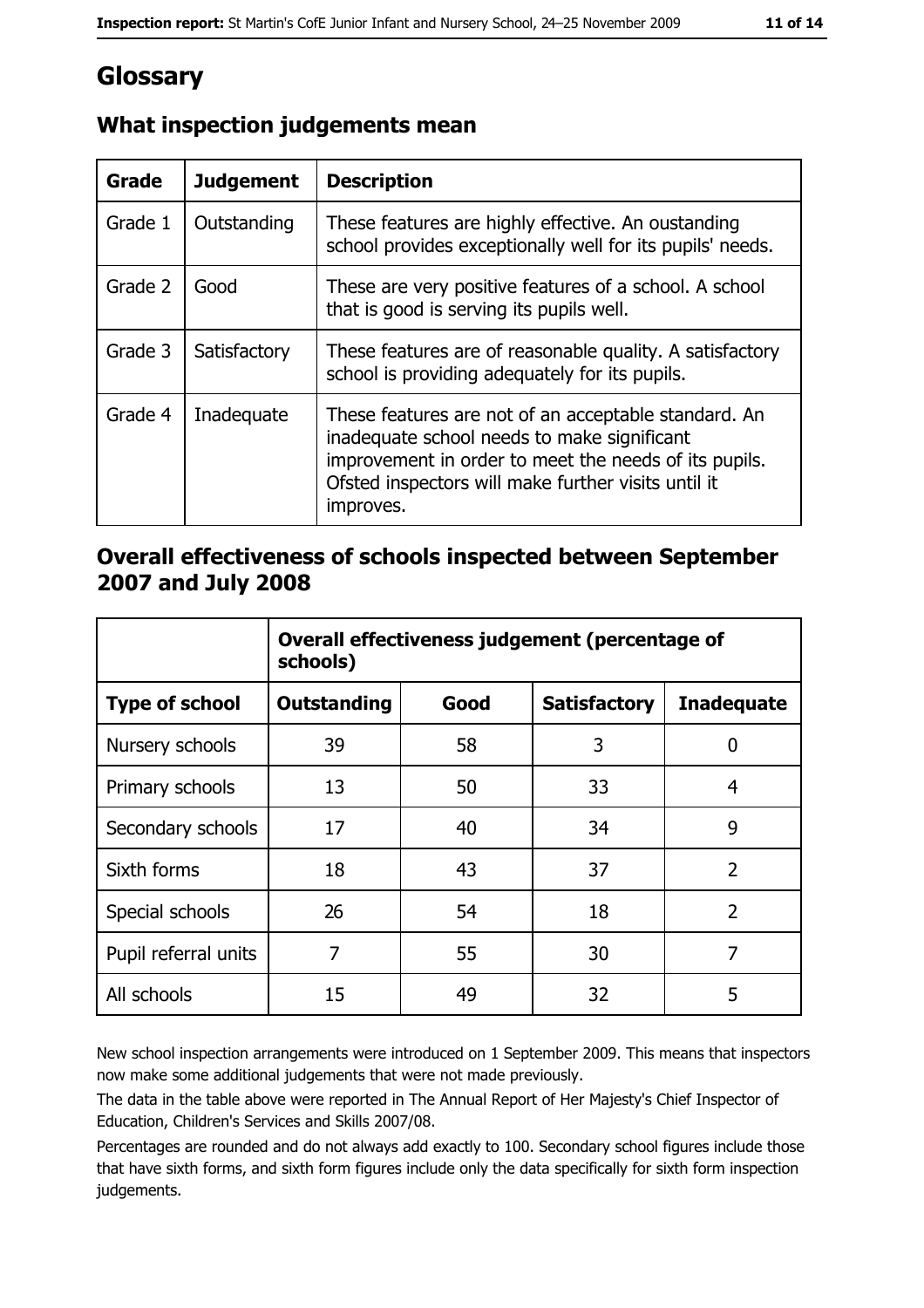# **Common terminology used by inspectors**

| Achievement:                  | the progress and success of a pupil in<br>their learning, development or training.                                                                                                                                                                                                                           |
|-------------------------------|--------------------------------------------------------------------------------------------------------------------------------------------------------------------------------------------------------------------------------------------------------------------------------------------------------------|
| Attainment:                   | the standard of the pupils' work shown by<br>test and examination results and in<br>lessons.                                                                                                                                                                                                                 |
| Capacity to improve:          | the proven ability of the school to<br>continue improving. Inspectors base this<br>judgement on what the school has<br>accomplished so far and on the quality of<br>its systems to maintain improvement.                                                                                                     |
| Leadership and management:    | the contribution of all the staff with<br>responsibilities, not just the headteacher,<br>to identifying priorities, directing and<br>motivating staff and running the school.                                                                                                                                |
| Learning:                     | how well pupils acquire knowledge,<br>develop their understanding, learn and<br>practise skills and are developing their<br>competence as learners.                                                                                                                                                          |
| <b>Overall effectiveness:</b> | inspectors form a judgement on a school's<br>overall effectiveness based on the findings<br>from their inspection of the school. The<br>following judgements, in particular,<br>influence what the overall effectiveness<br>judgement will be.                                                               |
|                               | The school's capacity for sustained<br>improvement.<br>Outcomes for individuals and groups<br>of pupils.<br>The quality of teaching.<br>The extent to which the curriculum<br>meets pupil's needs, including where<br>relevant, through partnerships.<br>The effectiveness of care, guidance<br>and support. |
| Progress:                     | the rate at which pupils are learning in<br>lessons and over longer periods of time. It<br>is often measured by comparing the<br>pupils' attainment at the end of a key<br>stage with their attainment when they<br>started.                                                                                 |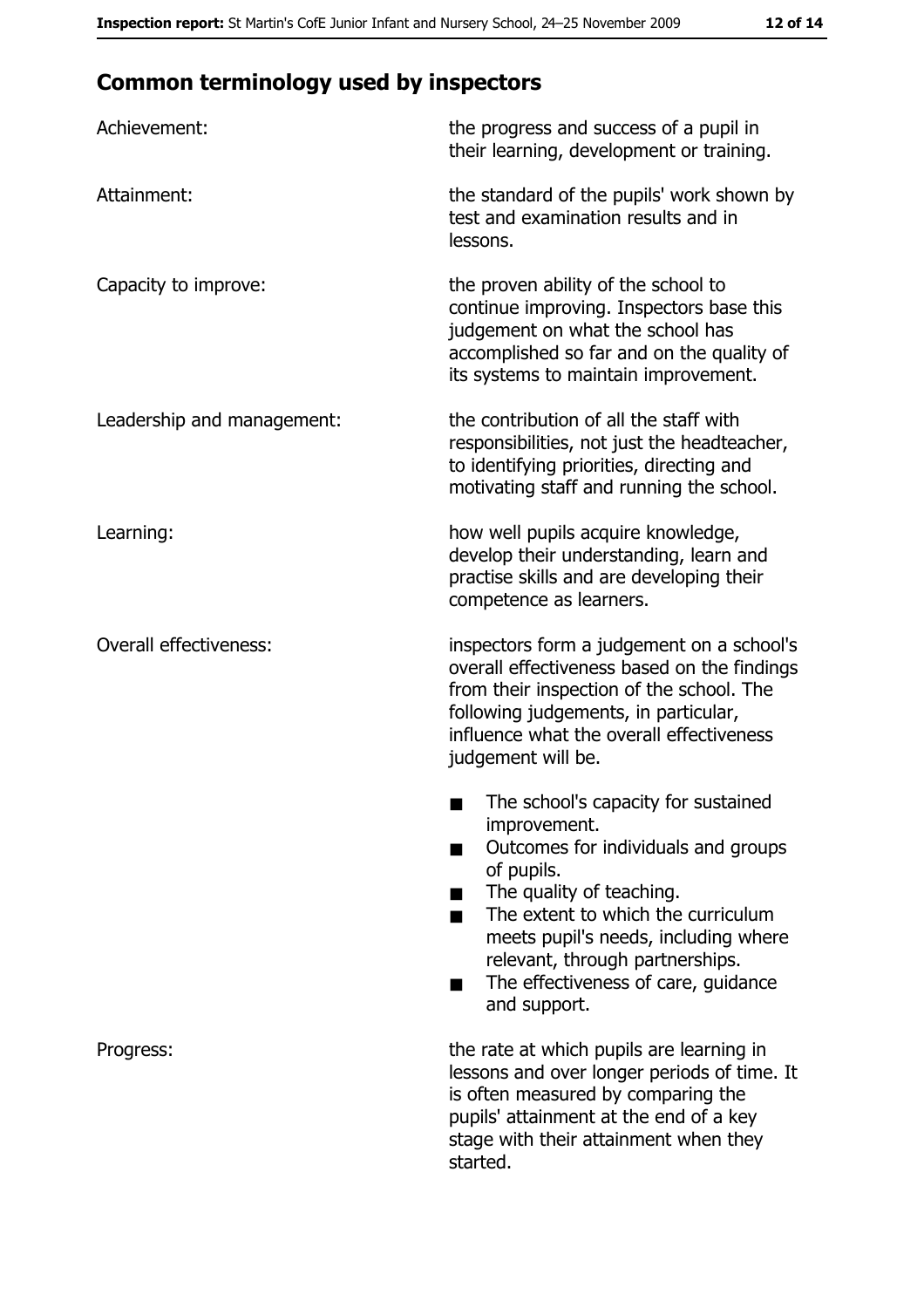This letter is provided for the school, parents and carers to share with their children. It describes Ofsted's main findings from the inspection of their school.



#### 26 November 2009

#### Dear Pupils

Inspection of St Martin's C of E Junior Infant and Nursery School, Oldham, OL8 2PY Thank you very much for the warm welcome that you gave all the team when we visited your school recently, you really made us feel at home. A big 'thank you' to all of you who went out of your way to speak with us, especially those of you who gave up some of your lunchtime to do so. Yours is a satisfactory school. It has some things that it does really well and others that we have asked the adults to concentrate on a bit harder to make them better  $-$  a bit like when your teachers mark your work and give you hints about what to focus on next to help you improve!

It was a real pleasure to see how well you all get on with each other, how you welcome newcomers and are happy to make friends with people who are different from you. We were also pleased to see how well you behave. We were impressed by how much you know about keeping safe and healthy and, especially, by how well you understand that showing respect for yourself and others is very important. You really know the meaning of your SHINE motto.

Your teachers work really hard to help you settle and feel relaxed in school. They have also worked hard to help you raise your standards in English. We have now asked them to make sure that your mathematics standards also improve. To do this we have suggested that they make better use of the information they have about what you can do. We have asked them to plan lessons so that they challenge you all equally, however easy or difficult you find learning. We have also suggested that your new senior leaders use the information to help them identify the most important areas to improve.

I know that all the staff are working together as a strong team which is determined to help the school to improve. I hope that you will do your best to help too, by making sure you attend regularly and by continuing to enjoy learning.

Yours faithfully Mrs Sarah Drake Lead inspector